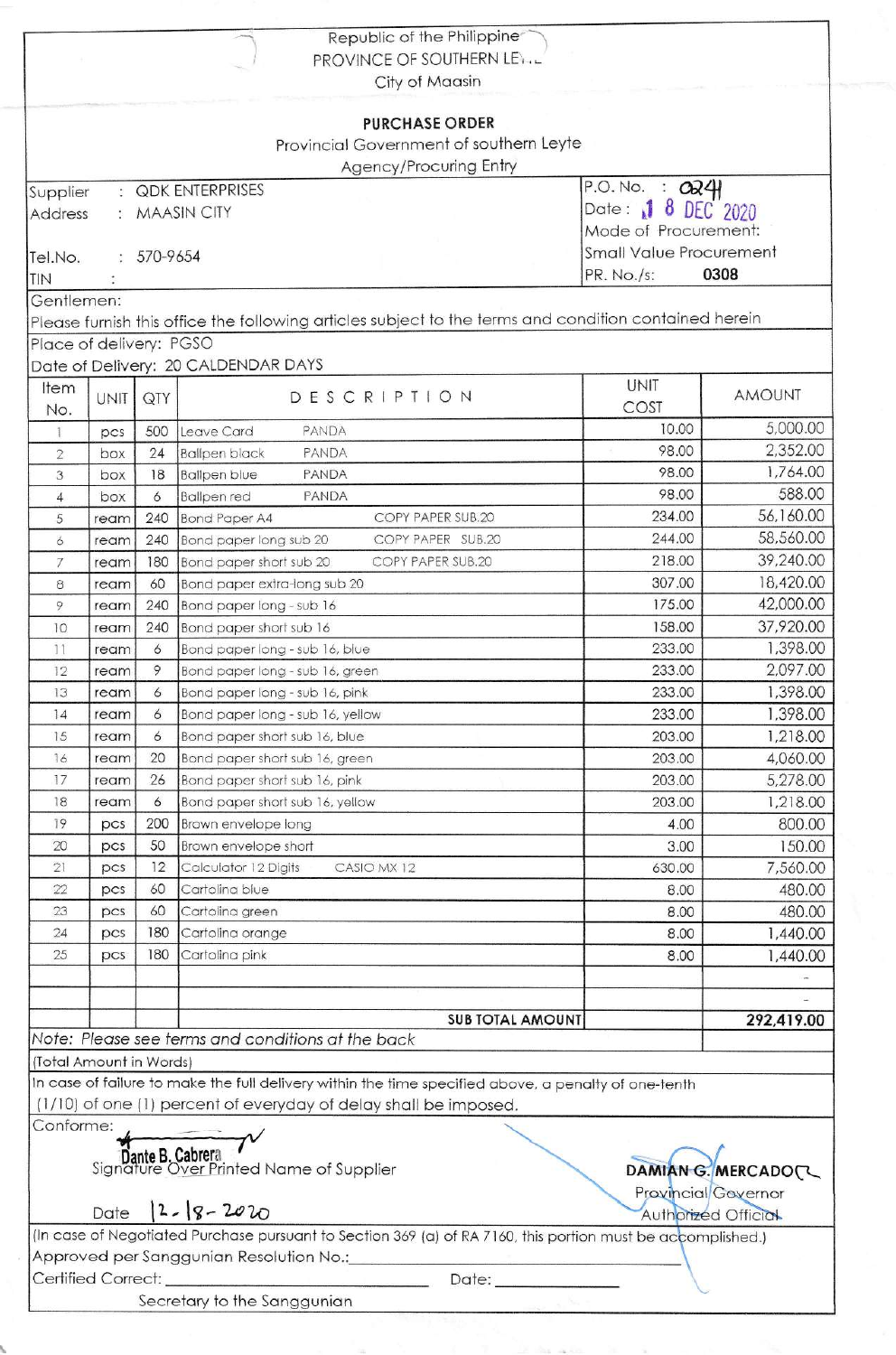|                          |      |                | Republic of the Philippines                                                                                 |                                    |               |  |
|--------------------------|------|----------------|-------------------------------------------------------------------------------------------------------------|------------------------------------|---------------|--|
|                          |      |                | PROVINCE OF SOUTHERN LEYTE                                                                                  |                                    |               |  |
|                          |      |                | City of Maasin                                                                                              |                                    |               |  |
|                          |      |                | <b>PURCHASE ORDER</b>                                                                                       |                                    |               |  |
|                          |      |                | Provincial Government of southern Leyte                                                                     |                                    |               |  |
|                          |      |                | Agency/Procuring Entry                                                                                      |                                    |               |  |
| Supplier                 |      |                | <b>QDK ENTERPRISES</b>                                                                                      | $O$ <sub>2</sub> $4$<br>P.O. No. : |               |  |
| Address<br>: MAASIN CITY |      |                |                                                                                                             | 8 DEC 2020<br>Date:                |               |  |
|                          |      |                |                                                                                                             | Mode of Procurement:               |               |  |
| Tel.No.                  |      | $: 570 - 9654$ | <b>Small Value Procurement</b>                                                                              |                                    |               |  |
| TIN                      |      |                | PR. No./s:<br>0308                                                                                          |                                    |               |  |
| Gentlemen:               |      |                |                                                                                                             |                                    |               |  |
|                          |      |                | Please furnish this office the following articles subject to the terms and condition contained herein       |                                    |               |  |
| Place of delivery: PGSO  |      |                |                                                                                                             |                                    |               |  |
|                          |      |                | Date of Delivery: 20 CALDENDAR DAYS                                                                         |                                    |               |  |
| Item                     | UNIT | QTY            | DESCRIPTION                                                                                                 | <b>UNIT</b>                        | <b>AMOUNT</b> |  |
| No.                      |      |                |                                                                                                             | COST                               |               |  |
| 26                       | pcs  | 60             | Cartolina red                                                                                               | 12.00                              | 720.00        |  |
| 27                       | pcs  | 80             | Cartolina white                                                                                             | 7.00                               | 560.00        |  |
| 28                       | pcs  | 60             | Cartolina yellow                                                                                            | 8.00                               | 480.00        |  |
| 29                       | pcs  | 12             | Cartridge LX - 300+II<br><b>EPSON</b>                                                                       | 180.00                             | 2,160.00      |  |
| 30                       | pcs  | 18             | Cartridge LX - 311<br>EPSON                                                                                 | 180.00                             | 3,240.00      |  |
| 31                       | pcs  | 300            | Correction tape<br>JOY                                                                                      | 40.00                              | 12,000.00     |  |
| 36                       | pcs  | 6              | Flash Drive 16GB                                                                                            | 600.00                             | 3,600.00      |  |
| 37                       | ream | 60             | Folder long                                                                                                 | 620.00                             | 37,200.00     |  |
| 38                       | ream | 60             | Folder short                                                                                                | 575.00                             | 34,500.00     |  |
| 39                       | pcs  | 24             | Highlighter                                                                                                 | 50.00                              | 1,200.00      |  |
| 40                       | DCS  | 5              | Ink Cartridge LC 39C<br><b>BROTHER LC 539</b>                                                               | 833.00                             | 4,165.00      |  |
| 41                       | pcs  | 5              | Ink Cartridge LC 39M<br><b>BROTHER LC 539</b>                                                               | 833.00                             | 4,165.00      |  |
| 42                       | pcs  | 5              | Ink Cartridge LC 39Y<br><b>BROTHER LC 539</b>                                                               | 833.00                             | 4,165.00      |  |
| 43                       | pcs  | 5              | Ink Cartridge LC 39BK<br><b>BROTHER LC 539</b>                                                              | 833.00                             | 4,165.00      |  |
| 44                       | box  | 3              | Ink LM 1640, Samsung-108                                                                                    | 5,190.00                           | 15,570.00     |  |
| 45                       | box  | $\overline{4}$ | Ink signpen refill, blue<br>MY GEL                                                                          | 325.00                             | 1,300.00      |  |
| 46                       | pcs  | $\overline{2}$ | Ink HP # 704, black                                                                                         | 515.00                             | 1,030.00      |  |
| 47                       | pcs  | $\overline{2}$ | Ink HP # 704, color                                                                                         | 515.00                             | 1,030.00      |  |
| 48                       | pcs  |                | $2,500$ OPD card                                                                                            | 6.50                               | 16,250.00     |  |
| 49                       | roll | 12             | Packaging tape # 1                                                                                          | 23.00                              | 276.00        |  |
| 50                       | roll | 48             | Packaging tape # 2                                                                                          | 39.00                              | 1,872.00      |  |
| 51                       | box  | 48             | Paper clip Jumbo                                                                                            | 33.00                              | 1,584.00      |  |
| 52                       | box  | 48             | Paper fastener, plastic coated                                                                              | 45.00                              | 2,160.00      |  |
| 53                       | cup  | 80             | paste                                                                                                       | 58.00                              | 4,640.00      |  |
|                          |      |                |                                                                                                             |                                    |               |  |
|                          |      |                |                                                                                                             |                                    |               |  |
|                          |      |                | <b>SUB TOTAL AMOUNT</b>                                                                                     |                                    | 158,032.00    |  |
|                          |      |                | Note: Please see terms and conditions at the back                                                           |                                    |               |  |
| (Total Amount in Words)  |      |                |                                                                                                             |                                    |               |  |
|                          |      |                | In case of failure to make the full delivery within the time specified above, a penalty of one-tenth        |                                    |               |  |
|                          |      |                | (1/10) of one (1) percent of everyday of delay shall be imposed.                                            |                                    |               |  |
| Conforme:                |      |                |                                                                                                             |                                    |               |  |
|                          |      |                |                                                                                                             |                                    |               |  |
|                          |      |                | <b>Dante B. Cabrera</b><br>Signature Over Printed Name of Supplier                                          | <b>DAMIAN G. MERCADOC</b>          |               |  |
|                          |      |                |                                                                                                             | Provingial Governor                |               |  |
|                          |      |                | Date $ 2 - 18 - 2020$                                                                                       | <b>Authorized Official</b>         |               |  |
|                          |      |                | (In case of Negotiated Purchase pursuant to Section 369 (a) of RA 7160, this portion must be accomplished.) |                                    |               |  |
|                          |      |                | Approved per Sanggunian Resolution No.:                                                                     |                                    |               |  |
|                          |      |                | Date: <b>Date:</b>                                                                                          |                                    |               |  |
| Certified Correct:       |      |                |                                                                                                             |                                    |               |  |